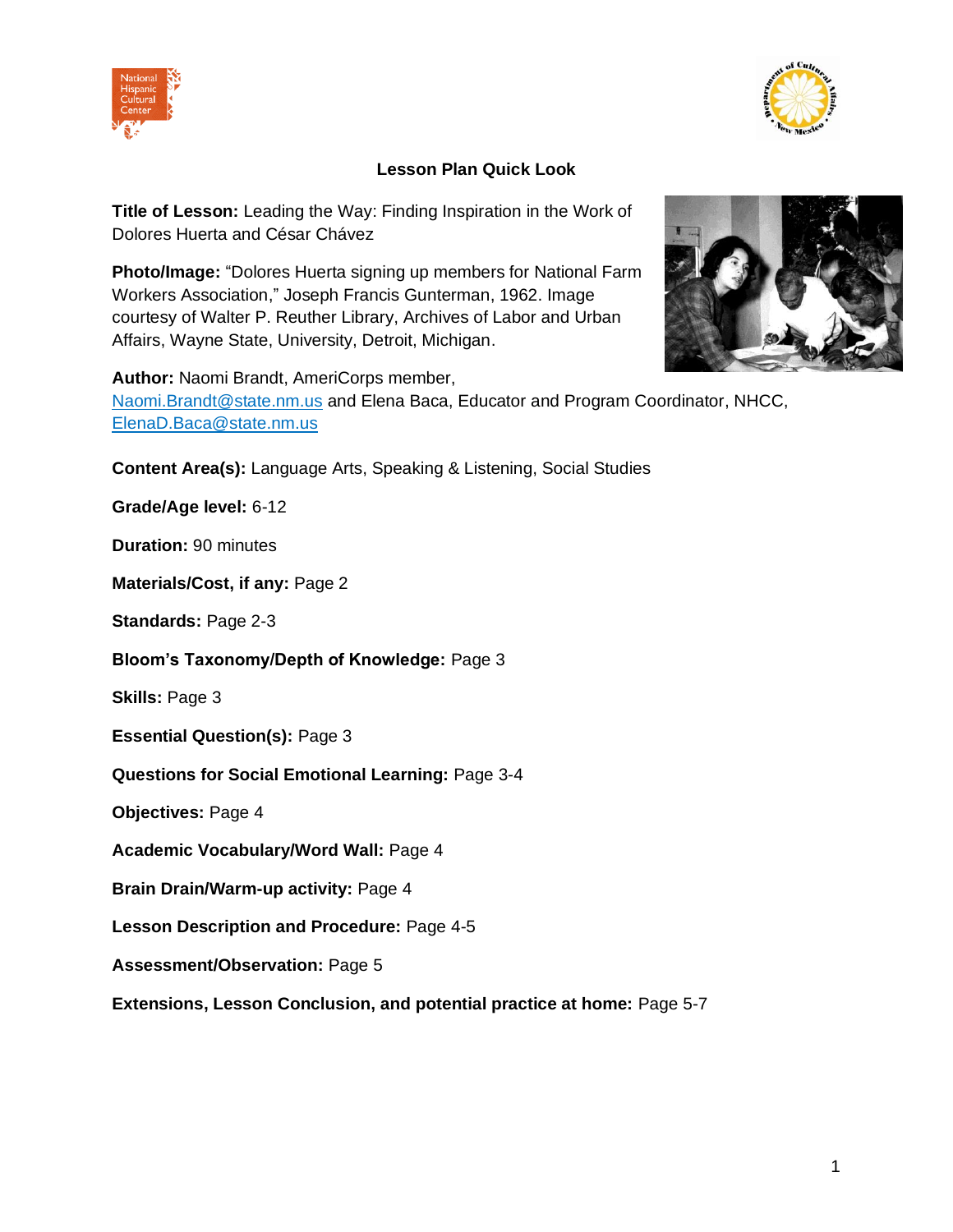



Leading the Way: Finding Inspiration in the Work of Dolores Huerta and César Chávez

## **Photo/Image:**

"Dolores Huerta signing up members for National Farm Workers Association," Joseph Francis Gunterman, 1962. Image courtesy of Walter P. Reuther Library, Archives of Labor and Urban Affairs, Wayne State, University, Detroit, Michigan.

## **Author:**

Naomi Brandt, AmeriCorps member, [Naomi.Brandt@state.nm.us](mailto:Naomi.Brandt@state.nm.us) and Elena Baca, Educator and Program Coordinator, NHCC, [ElenaD.Baca@state.nm.us](mailto:ElenaD.Baca@state.nm.us)

**Content Area(s):**  Language Arts, Speaking and Listening, Social Studies

# **Grade Level/Age:**

6-12

## **Duration:**

90 minutes

#### **Materials Needed/Cost:**

Activity 1: notecards/paper, readings, videos, and photographs (See handouts below)

Activity 2: writing supplies, materials to make a visual aid for a presentation (e.g., PowerPoint, butcher paper, markers)

#### **Handouts:**

See *Passages from The Union of Their Dreams*

- [Cesar Chavez's Eulogy for Rufino Contreras: February 14, 1979 Calexico CA](https://ufw.org/cesar-chavezs-eulogy-rufino-contreras-february-14-1979-calexico-ca-2/)
- [Cesar Chavez: The Life Behind A Legacy Of Farm Labor Rights](https://www.npr.org/2016/08/02/488428577/cesar-chavez-the-life-behind-a-legacy-of-farm-labor-rights)
- [Biography: Dolores Huerta](http://doloreshuerta.org/doloreshuerta/)
- [Dolores Huerta gets personal and political in a new documentary about her life](https://archive.kpcc.org/news/2017/09/15/75651/dolores-huerta-gets-personal-and-political-in-a-ne/)
- [Essential and expendable: The rise of agricultural labor and the United Farm Workers](https://americanhistory.si.edu/blog/essential-and-expendable)
- [Photograph: Dolores Huerta signing up members for National Farm Workers Association](https://www.si.edu/newsdesk/photos/dolores-huerta-signing-members-national-farm-workers-association)
- [Photograph: Dolores Huerta leads supporters of the United Farm Workers \(UFW\) in](https://www.si.edu/newsdesk/photos/dolores-huerta-leads-supporters-united-farm-workers-ufw-unidentified-march-early) an [unidentified march, early 1970s.](https://www.si.edu/newsdesk/photos/dolores-huerta-leads-supporters-united-farm-workers-ufw-unidentified-march-early)
- [Video: Cesar Chavez Interview \(1992\)](https://youtu.be/HWOFShsD_pU)
- [Video: Dolores Huerta Interview \(2019\)](https://youtu.be/36FYxLYY2gc)

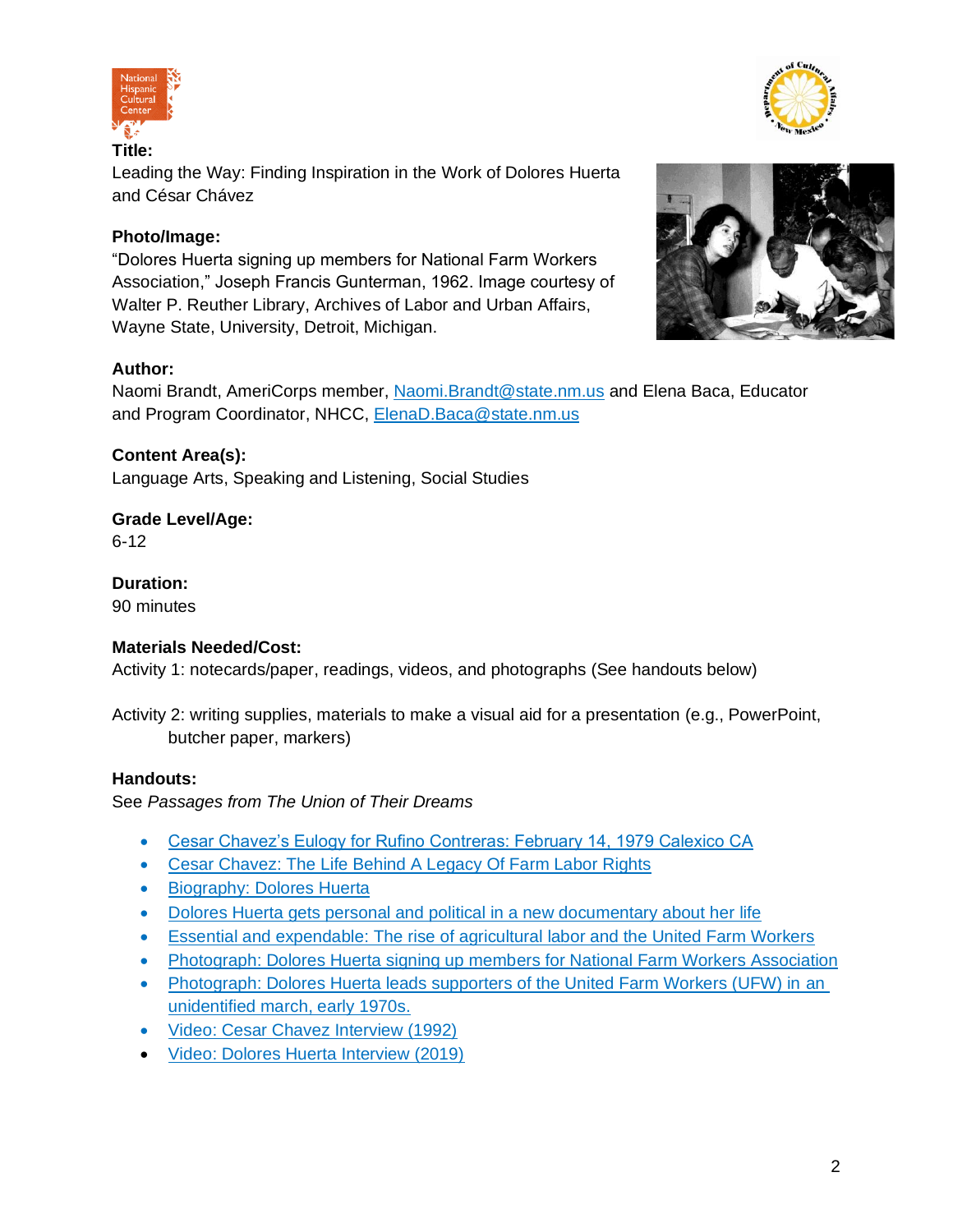



#### **Standard Addressed:**

Activity 1:

[Language Arts: Reading:](http://www.corestandards.org/ELA-Literacy/CCRA/R/) CCSS.ELA-LITERACY.CCRA.R.7 [Language Arts: Writing:](http://www.corestandards.org/ELA-Literacy/W/introduction/) CCSS.ELA-LITERACY.CCRA.W.7, CCSS.ELA-LITERACY.CCRA.W.8 [Speaking & Listening:](http://www.corestandards.org/ELA-Literacy/SL/introduction-for-6-12/) CCSS.ELA-LITERACY.SL.1 [Literacy in History/Social Studies:](http://www.corestandards.org/ELA-Literacy/RH/11-12/) CCSS.ELA-LITERACY.RH.6-8.1 [Social Studies:](https://webnew.ped.state.nm.us/wp-content/uploads/2022/02/NM-Standards-508.pdf) 9-12.US.110

Activity 2: [Speaking & Listening:](http://www.corestandards.org/ELA-Literacy/SL/introduction-for-6-12/) CCSS.ELA-LITERACY.SL.1, CCSS.ELA-LITERACY.SL.6

## **Depth of Knowledge/Bloom's Taxonomy:**

Explain, evaluate, collaborate

## **Background:**

After years of witnessing and experiencing the exploitation of farm workers by growers across California, César Chávez (1927-1993) and Dolores Huerta (1930- ) co-founded the National Farm Workers Association in 1962, which merged with the Agricultural Workers Organizing Committee (AWOC) to become the United Farm Workers of America, or United Farm Workers (UFW). Both leaders began their careers as organizers in the 1950s and joined forces after being introduced by Fred Ross, a mentor and mutual friend through the Community Service Organization (CSO). While in leadership roles with the UFW, Chávez and Huerta led strikes and boycotts against the grape and lettuce growers in California and later the larger United States, with the most well-known being the Delano grape strike of 1965. Although Chávez was seen as the leader of this movement, Huerta led boycott movements and lobbied for the farm workers movement in the California and U.S. governments. Chávez remained president of the UFW until his death in 1993. Huerta left the UFW after Chávez's death and created the Dolores Huerta Foundation in 2002. With Chávez and Huerta's leadership on the UFW executive board, the UFW negotiated contracts with growers to improve the working conditions and wages of the workers the union represented, and the UFW still fights for agricultural workers today. In this lesson plan, students will reflect on leadership skills, using primary and secondary sources featuring César Chávez and Dolores Huerta and the movement they led for decades.

# **Skill(s):**

Synthesis, reflection, analysis, annotation, teamwork

# **Essential Question(s):**

- 1. What traits does a leader have?
- 2. How can we use primary and secondary sources to study history?

#### **Questions for Social Emotional Learning:**

- 1. How do we know if someone is a leader? What traits and skills does a good leader have?
- 2. When have you seen multiple leaders work together toward a common goal?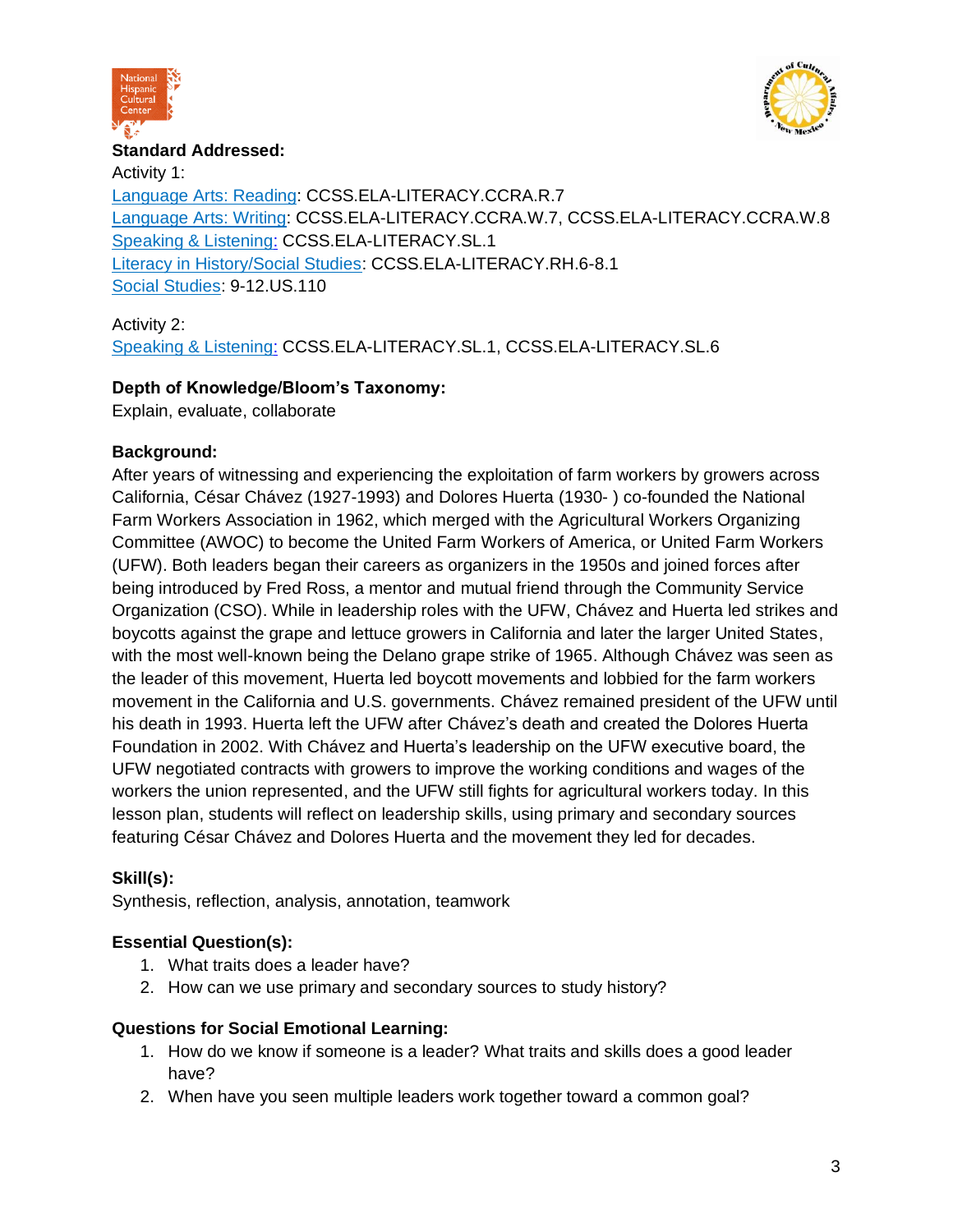



- 3. Reflect on a time you were a leader to others.
- 4. Consider that each person has a unique leadership style. Describe a leader that you would like to work with.

## **Objectives:**

Students will…

- explain the differences between primary and secondary sources.
- evaluate primary and secondary sources to answer the question: "What traits and skills does a good leader have?"
- participate in collaborative discussions and build on each other's knowledge.

## **Academic Vocabulary/Word Wall:**

Primary source, secondary source, United Farm Workers of America (UFW), César Chávez, Dolores Huerta, strike, boycott, union, organizer, huelga, "sí se puede" **[NHCC Glossary](https://docs.google.com/spreadsheets/d/12x0T-xe2Q0OqHu4xrq7E18O_v9sMgC336NW66EknVLs/edit#gid=0)** 

## **Brain Drain or Warm Up Activity:**

Option 1 (in person): Organize students into groups. On notecards, have students individually write an answer to the prompt: "What attributes and skills should a good leader have?" Then gather these notecards and redistribute them to the groups so that each group gets a different group's cards. Have the groups read through their peers' responses and write a new response based on those cards.

Option 2 (virtual or in person): Using a Google Form, have students submit their response to the prompt "What attributes and skills should a good leader have?" Take those responses (organized by a Google sheet) and insert them to create a word cloud using [EdWordle.](https://www.edwordle.net/) Ask students what they notice about the graphic. Which words stand out in the word cloud?

#### **Basic Lesson Description and Procedure:**

Activity 1a: Introduction

- 1. Provide students with a brief background on the United Farm Workers Movement, led by César Chávez and Dolores Huerta.
- 2. Introduce the terms *primary source* and *secondary source*. Ask them what they think the differences between primary and secondary sources are. Include an example of both and have students determine which is the primary source and which is the secondary source.

#### Activity 1b: Resource analysis

- 1. Distribute the primary and secondary sources provided in this lesson plan. (See Handouts section.)
- 2. In groups, have students discuss and annotate 1-3 sources and focus on responding to the prompts: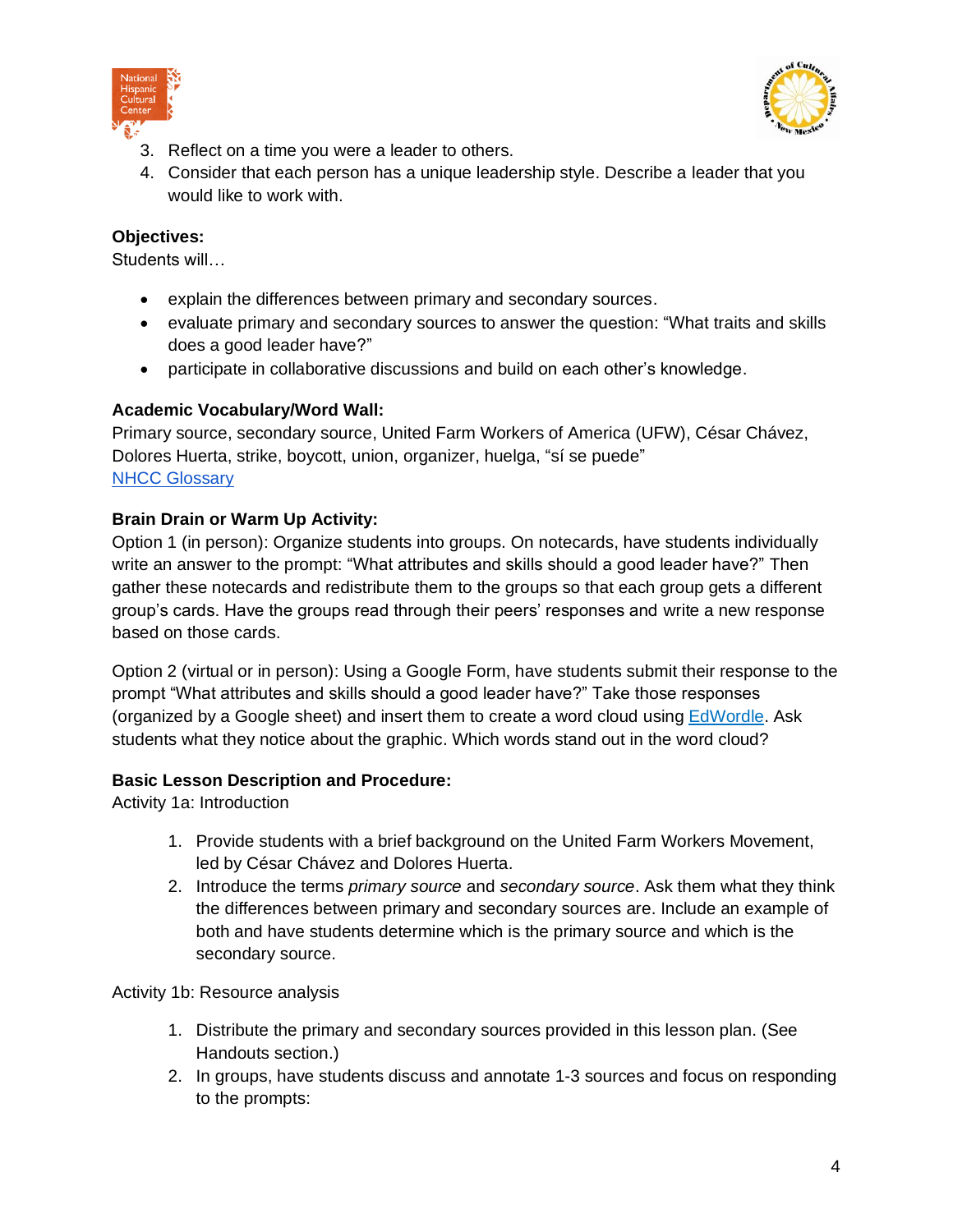



- a. "What stands out to you?"
- b. "What leaderships traits do you see in these examples?"
- c. "How are primary sources used in secondary sources?"
- 3. As a class, have groups share out what sorts of traits they listed. (They could write or draw these traits on a whiteboard/butcher paper/presentation slide to present their discussion with a visual.)

Activity 2: Being a Leader in Your Community

- 1. Individually or in groups, have students choose a cause that is important to them.
- 2. Present them with the prompts: "How can you be a leader in this cause? Do you already know a leader involved in this cause?" Have them individually journal a response.
- 3. In small groups, have students share their thoughts and compile a list of their favorite ideas to share with the class. (They prepare for sharing out verbally and/or with the assistance of a visual or digital aid, like [Jamboard.](https://jamboard.google.com/))
- 4. Have students share out responses with the rest of the class, using a visual aid for support if necessary.

# **Assessment/Observation Activity:**

Activity 1: Written/Oral Response: Write a paragraph/paper synthesizing sources and personal experiences to answer the question: "What makes a good leader?"

Activity 2: Written/Oral Response: Write a reflective paper addressing the prompt: "What communities do you belong to? How can you be a good leader in my community?"

# **Lesson Conclusion/Potential Practice at Home:**

Encourage students to notice leaders in their family, community, and/or school. Have them write down any additional characteristics of good leaders that they notice in their observations. Encourage them to ask the leaders in their community questions about their values, interests, and role models.

## **Accommodations & Modifications:**

- Activity 1: Any writing portion can be completed verbally or through drawing, and any discussion portion can be completed through writing or drawing.
- Activity 2: If students don't find a cause that interests them, encourage them to consider events happening at the school or in their communities. (Should the school consider different food options at lunch? Should passing periods be longer or shorter? Etc.) Suggest ideas based on the students in your classroom, keeping in mind what you already know they care about.
- Extension: Students may struggle to define a leader in their lives. If this is the case, help them refer to their definition of a good leader. Some examples of community leaders are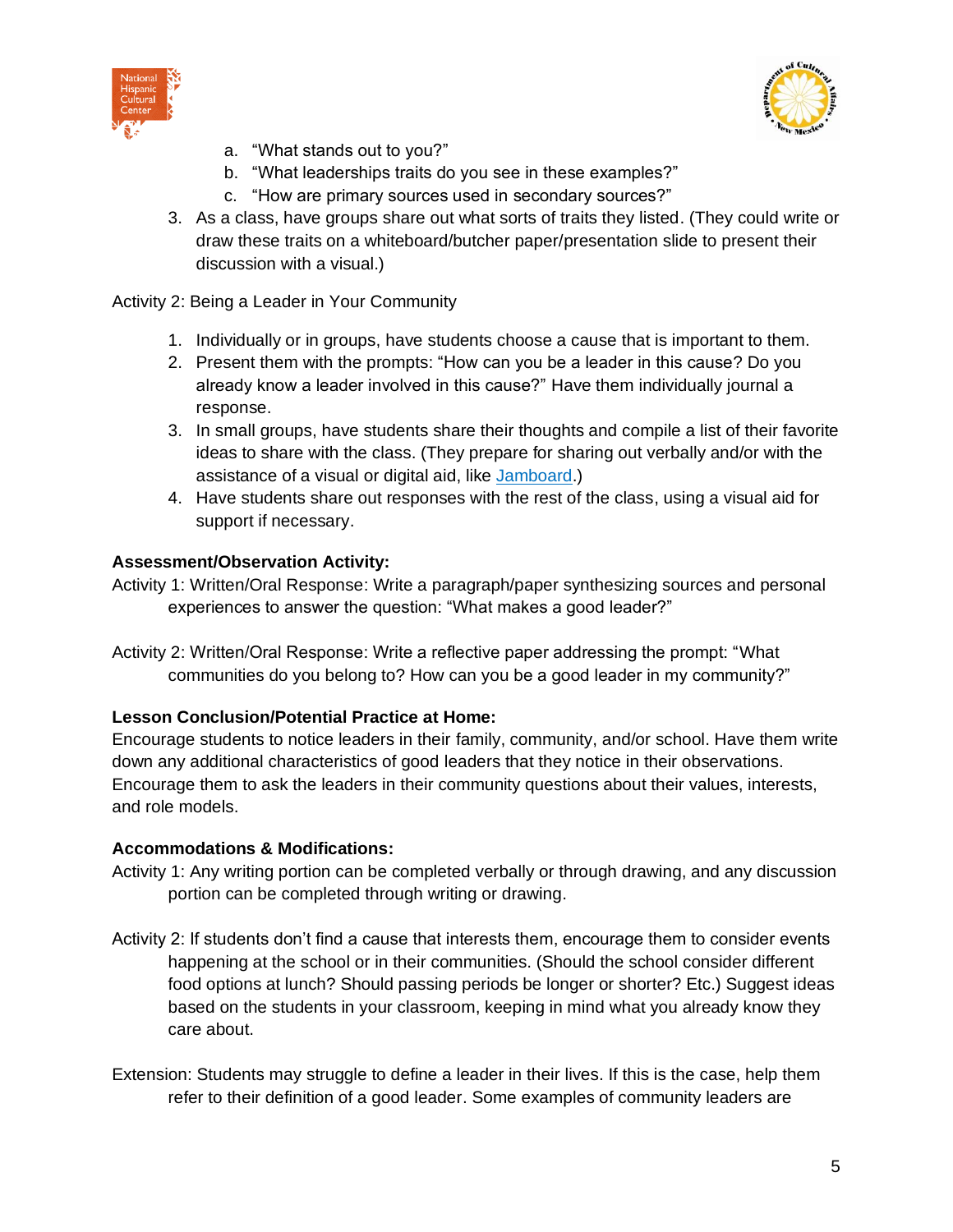



elders in their family or neighborhood, older siblings or cousins, coaches, music teachers, scout leaders, school staff, etc.

# **Culturally Responsive Instruction and Modifications:**

César Chávez and Dolores Huerta became leaders in the farmworker movement and UFW after witnessing farmworkers' mistreatment by growers. Chávez grew up in a family that worked in the fields, and Huerta taught the children of farmworkers. These experiences impacted how these leaders saw the world. Encourage students to consider their own lived experiences and the experiences of leaders in their communities.

- What kinds of experiences prepare someone to be a leader?
- Are there times when people should look to others to be leaders for a cause they care about? Why?
- How does your culture view leadership?
- How does your cultural perspective impact your opinions about leadership?

# **Relevance to families and communities:**

Throughout life, students will encounter leaders, both good and bad, and they will need to reflect on different leadership styles to learn how they prefer to be led and how they prefer to lead. Some students may already know a lot about César Chávez and Dolores Huerta, but for others, this lesson plan may be their first introduction to the entire movement. However, regardless of students' familiarity with the historical events of this lesson plan, every student has had some experience with leadership and can reflect on those experiences. Studying the leadership of César Chávez and Dolores Huerta can help students further reflect on leadership in general and become leaders in their own communities.

# **Cross-Curricular Connections:**

- 1. Social Studies: Chicano Movement and the Civil Rights Movement
- 2. Art: posters and printmaking
- 3. Science: DDT and its effects on people
- 4. Agriculture: how farming works in the United States (both historically and today)

# **Additional Resources:**

- 1. Bratt, Peter, dir. *Dolores*. 2017; San Francisco, CA: 5 Stick Films, 2017. PBS Distribution.
- *2.* Brown, Monica, illus. Joe Cepeda, and trans. Carolina Valencia. *Side by Side/Lado a Lado: The Story of Dolores Huerta and Cesar Chavez/La Historia de Dolores Huerta y César Chávez*, New York: HarperCollins Publishers, 2010.
- 3. Pawel, Miriam. *The Crusades of Cesar Chavez,* New York: Bloomsbury Press, 2014.
- 4. Pawel, Miriam. *The Union of Their Dreams: Power, Hope, and Struggle in Cesar Chavez's Farm Worker Movement,* New York: Bloomsbury Press, 2009.

# **Extension:**

Activity 1: Looking for Primary Sources in Secondary Sources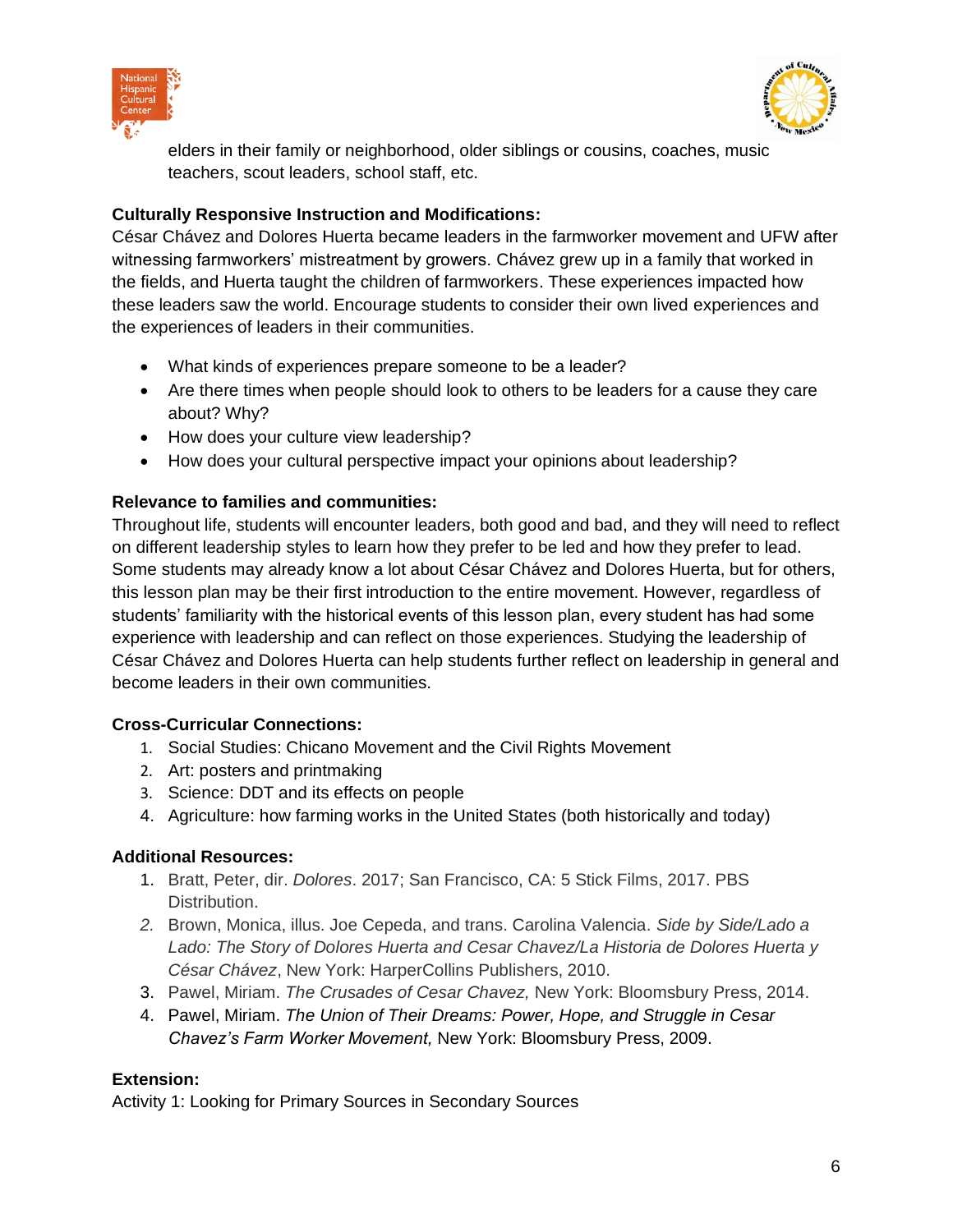

# [Literacy in History/Social Studies:](http://www.corestandards.org/ELA-Literacy/RH/11-12/) CCSS.ELA-LITERACY.CCRH.11-12.9

- Before beginning the extension, consider having students play a game of "telephone" in which one student whispers the phrase "I would like a piece of pie" to the student sitting next to them. That student will repeat what they heard to the following student, until every student has participated. The last student should say what they heard to the class, and then the first student should say what they initially said. This game demonstrates how our words can be altered when shared with others and the importance of thinking critically about the validity of secondary sources.
- This activity can be completed using the provided secondary sources, but students may also search for their own. Have students read and annotate a secondary source, specifically looking for how the secondary source uses primary source information. For instance, the source may include images, maps, or quotations. Provide them with the prompt: "How do primary sources influence secondary sources? How can secondary sources change the context of primary sources?"
- For an additional challenge, have students ponder the questions: "How would the farm worker movement have been different if it took place after the introduction of the internet and social media? What would stay the same?"

Activity 2: Interview a Community Leader

[Speaking & Listening:](http://www.corestandards.org/ELA-Literacy/SL/introduction-for-6-12/) CCSS.ELA-LITERACY.SL.1, CCSS.ELA-LITERACY.SL.6

• Connect students with local community leaders related to the causes they are interested in, and have the students conduct an interview with the leader. Make time in class for students to present what they learn from the interview.

#### **Feedback:**

[Take this survey to share your feedback on this lesson plan.](https://nhccnm.wufoo.com/forms/z7idh351ij4876/)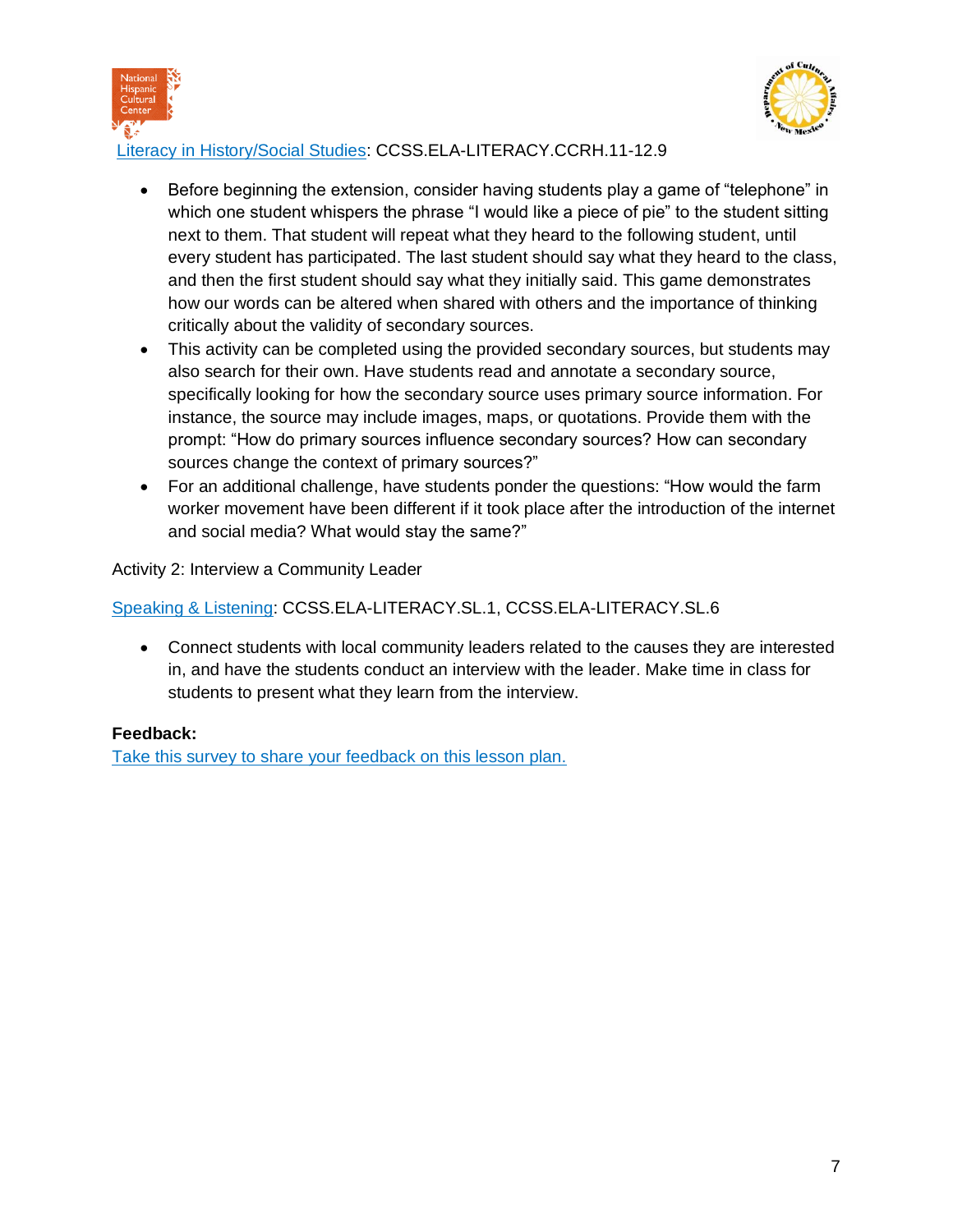



# **Passages from** *The Union of Their Dreams: Power, Hope, and Struggle in Cesar Chavez's Farm Worker Movement* **by Miriam Pawel**

Chris found Chavez an irresistible force, a presence that belied his slight stature. Chavez was dark-complexioned with faintly Mexican Indian features, his dark hair parted on the left, slicked back or occasionally falling over his penetrating, perpetually tired eyes. He used those eyes when he wanted something, looking right at you, but otherwise he glanced down a lot. Sometimes a brief smile flashed across his face, or a mischievous grin. He dressed in work clothes, donning a shirt with a Nehru collar or embroidery for special occasions, never a tie. His speech, like his appearance, was unremarkable; his profound thoughts delivered in a flat voice, with run-on sentences often punctuated by "you know." He was at his best in small groups, a good listener who left his audience convinced that their words mattered—even as he listened intently to make sure his points had gotten through. (pp. 12-13)

Cesar's brother Richard saw the difficulties clearly and had been trying to get Cesar's attention for months. A carpenter by trade, Richard Chavez had been on his way to a middleclass life in 1962 when his older brother convinced him to help build a union for farmworkers. When the lettuce strike started and all the union leaders flocked to Salinas, Richard Chavez was left alone in Delano to set up a hiring hall and figure out how to administer dozens of new contracts. Practical by nature, he grasped the problems right away. After visiting all the field offices in mid-1971, he grew increasingly concerned that the union was alienating its members. His brother brushed off the warnings. Richard Chavez thought the union's punitive measures collecting back dues and fining members who did not attend meetings—so destructive that he simply stopped enforcing them. (p. 85)

Pawel, Miriam. *The Union of Their Dreams: Power, Hope, and Struggle in Cesar Chavez's Farm Worker Movement,* New York: Bloomsbury Press, 2009.